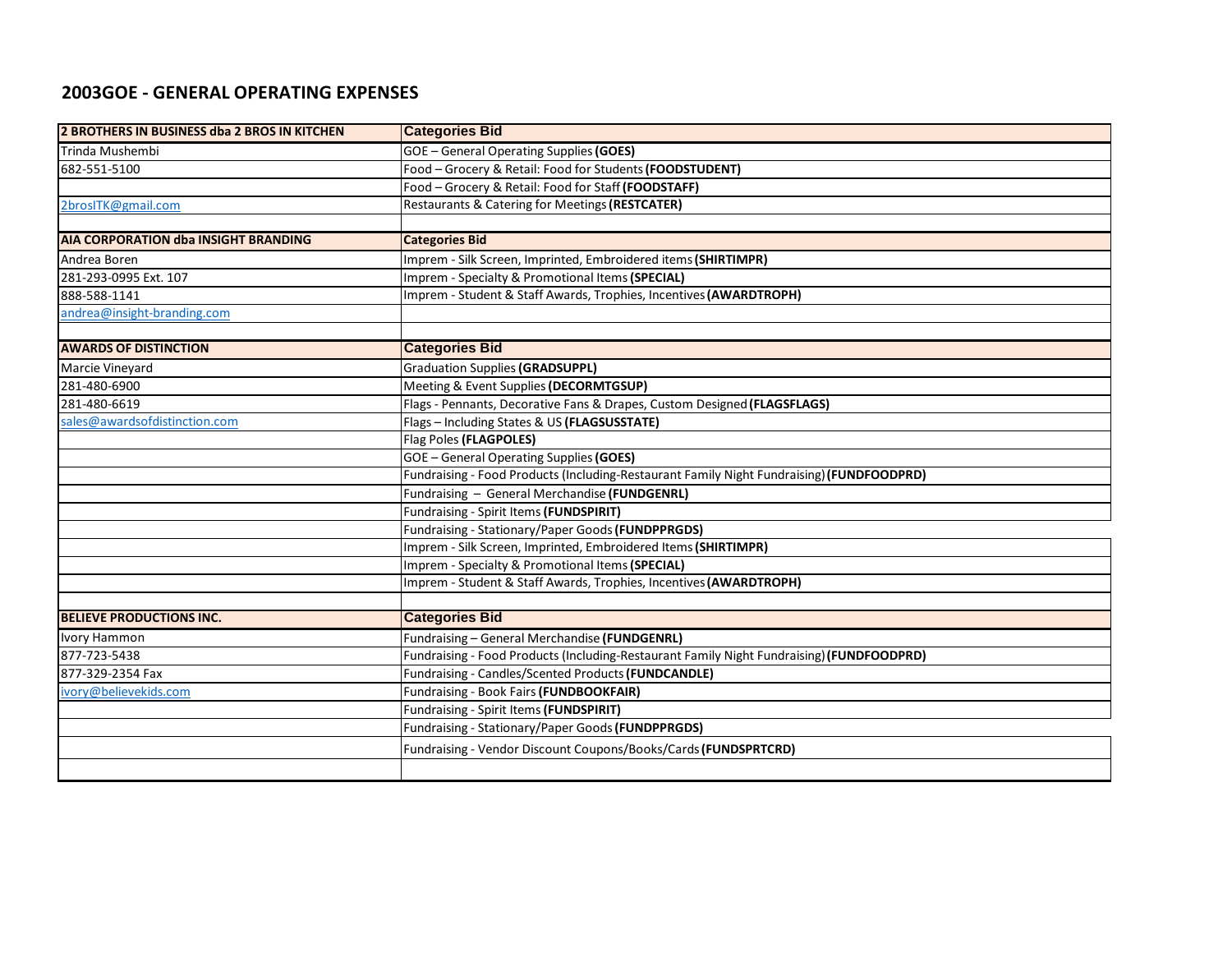| CAJUNWAY INVESTMENTS LLC dba JAMBALAYA SHOPPE     | <b>Categories Bid</b>                                                                                           |  |  |
|---------------------------------------------------|-----------------------------------------------------------------------------------------------------------------|--|--|
| <b>Shelly Hayes</b>                               | Food - Grocery & Retail: Food for Students (FOODSTUDENT)                                                        |  |  |
| 281-416-5592                                      | Food - Grocery & Retail: Food for Staff (FOODSTAFF)                                                             |  |  |
| 832-726-7922 Cell                                 | Food - Grocery & Retail: Food for Parent Mtgs. (FOODPARENTS)                                                    |  |  |
| shelly@thejambalayashoppe.com                     | Food - Grocery & Retail: Food for Concession Stand (FOODCONCESS)                                                |  |  |
|                                                   | Food - Paper Goods, Utensils, Flatware & Small Wares (FOOD_PAPR_GDS)                                            |  |  |
|                                                   | Restaurants & Catering for Meetings (RESTCATER)                                                                 |  |  |
|                                                   | Event Center/Banquet Facilities (EVENT)                                                                         |  |  |
|                                                   |                                                                                                                 |  |  |
|                                                   | Fundraising - Food Products (Including-Restaurant Family Night Fundraising) (FUNDFOODPRD)                       |  |  |
|                                                   | Fundraising - General Merchandise (FUNDGENRL)                                                                   |  |  |
|                                                   | Fundraising - Spirit Items (FUNDSPIRIT)                                                                         |  |  |
|                                                   | Fundraising - Vendor Discount Coupons/Books/Cards (FUNDSPRTCRD)                                                 |  |  |
|                                                   |                                                                                                                 |  |  |
| <b>CENTER COURT PIZZA AND BREW</b>                | <b>Categories Bid</b>                                                                                           |  |  |
| Gilbert Chavez                                    | <b>GOE-General Operating Supplies (GOES)</b>                                                                    |  |  |
| 832-481-9234                                      | Restaurants & Catering for Meetings (RESTCATER)                                                                 |  |  |
| cody.miller457@gmail.com                          |                                                                                                                 |  |  |
|                                                   |                                                                                                                 |  |  |
| <b>CHARLESTON WRAP</b>                            | <b>Categories Bid</b>                                                                                           |  |  |
| Mike Heinzman                                     | Fundraising - General Merchandise (FUNDGENRL)                                                                   |  |  |
| 281-302-6270                                      | Fundraising - Food Products (Including-Restaurant Family Night Fundraising) (FUNDFOODPRD) (PEACE,LOVE, POPCORN) |  |  |
| 843-539-1919 Fax                                  | Fundraising - Candles/Scented Products (FUNDCANDLE)                                                             |  |  |
| 281-455-5586 Cell                                 | Fundraising - Book Fairs (FUNDBOOKFAIR)                                                                         |  |  |
| wila@centralrestaurant.com                        | Fundraising - Spirit Items (FUNDSPIRIT)                                                                         |  |  |
|                                                   | Fundraising - Stationary/Paper Goods (FUNDPPRGDS)                                                               |  |  |
|                                                   | Fundraising - Vendor Discount Coupons/Books/Cards (FUNDSPRTCRD)                                                 |  |  |
| <b>CLINT AND SONS</b>                             | <b>Categories Bid</b>                                                                                           |  |  |
| Alisa Scalise                                     | Fundraising - Food Products (Including-Restaurant Family Night Fundraising) (FUNDFOODPRD)                       |  |  |
| 806-440-0468                                      |                                                                                                                 |  |  |
| alisa@clintandsons.com                            |                                                                                                                 |  |  |
|                                                   |                                                                                                                 |  |  |
| <b>DEAR DONUT MAN - MANVEL LLC</b>                | <b>Categories Bid</b>                                                                                           |  |  |
| Andy Chhong                                       | Food - Grocery & Retail: Food for Students (FOODSTUDENT)                                                        |  |  |
| 832-336-4177                                      | Food – Grocery & Retail: Food for Staff (FOODSTAFF)                                                             |  |  |
| achhong0812@gmail.com                             | Fundraising - General Merchandise (FUNDGENRL)                                                                   |  |  |
|                                                   | Restaurants & Catering for Meetings (RESTCATER)                                                                 |  |  |
|                                                   |                                                                                                                 |  |  |
| <b>FUNDRAISE 21 INC./ DBA FUNDRAISING MANAGER</b> | <b>Categories Bid</b>                                                                                           |  |  |
| <b>Drew Clemens</b>                               | Fundraising - Food Products (Including-Restaurant Family Night Fundraising) (FUNDFOODPRD) (MRS. FIELDS COOKIES) |  |  |
| 301-330-8233                                      |                                                                                                                 |  |  |
| 301-330-8421 Fax                                  |                                                                                                                 |  |  |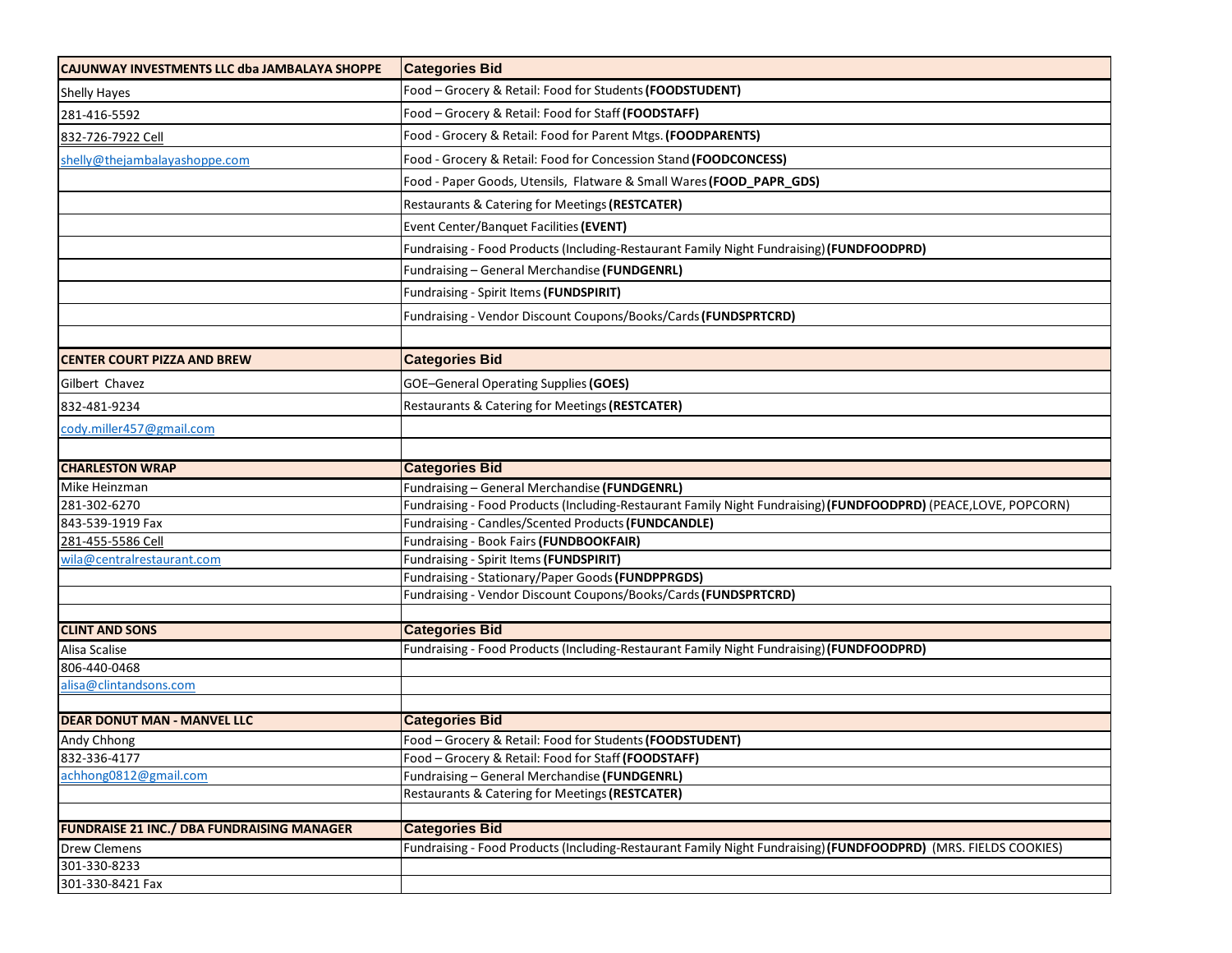| 10C<br>$\sim$ $\sim$ $\sim$ $\sim$ $\sim$ $\sim$<br>$\cdots$<br>.<br>. |  |
|------------------------------------------------------------------------|--|
|                                                                        |  |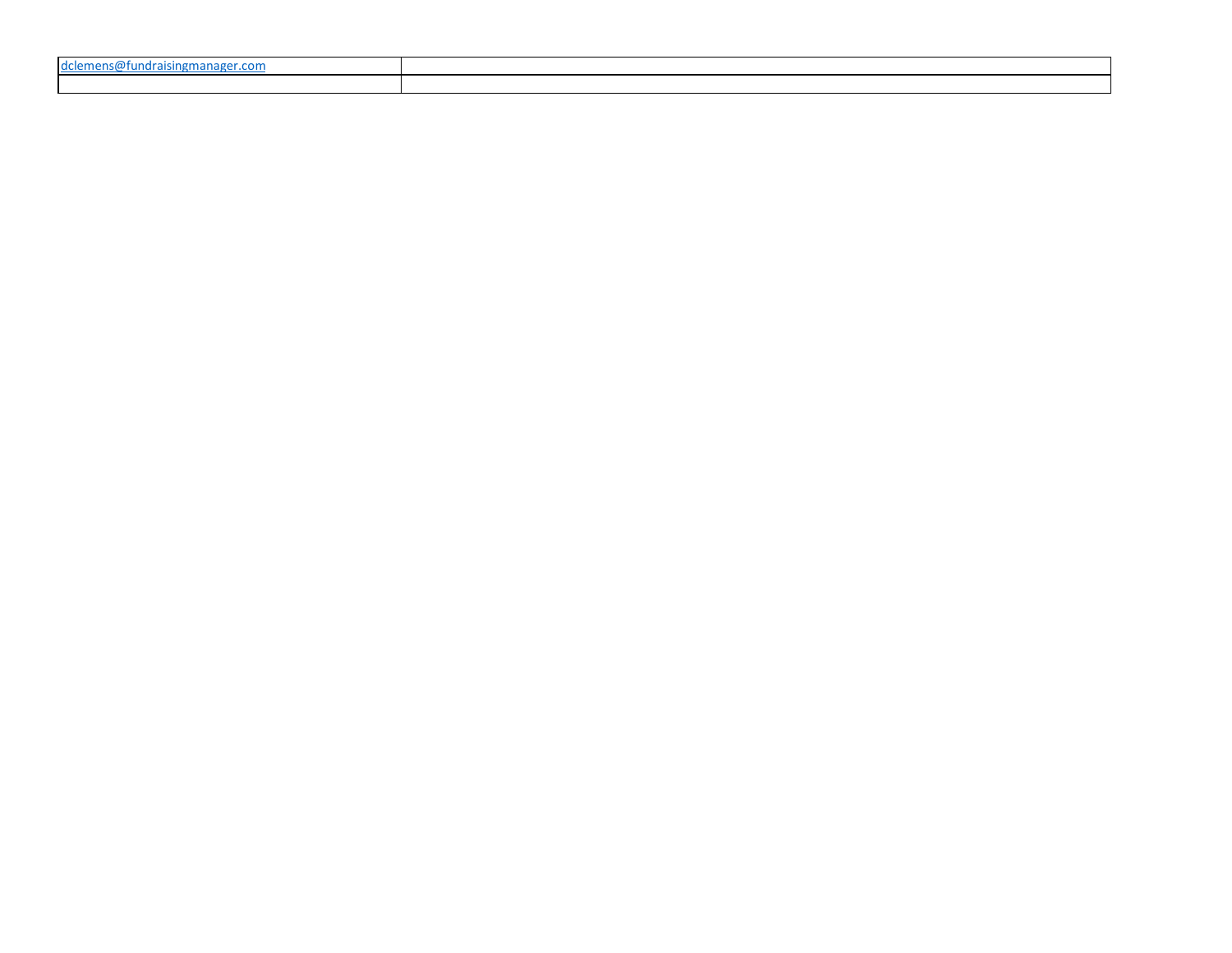| THE GOODIES FACTORY INC                                               | <b>Categories Bid</b>                                                                     |  |  |  |
|-----------------------------------------------------------------------|-------------------------------------------------------------------------------------------|--|--|--|
| Heath Hampton                                                         | Fundraising - Food Products (Including-Restaurant Family Night Fundraising) (FUNDFOODPRD) |  |  |  |
| 713-501-7729                                                          |                                                                                           |  |  |  |
| 616-355-0619 Fax                                                      |                                                                                           |  |  |  |
| heath@hamptonfundraising.com                                          |                                                                                           |  |  |  |
|                                                                       |                                                                                           |  |  |  |
|                                                                       |                                                                                           |  |  |  |
| <b>GREAT AMERICAN OPPORTUNITIES dba SOUTHWEST FUND Categories Bid</b> |                                                                                           |  |  |  |
| Kendra Faulk                                                          | Fundraising - Stationary/Paper Goods (FUNDPPRGDS)                                         |  |  |  |
| 615-391-2955                                                          | Fundraising - Vendor Discount Coupons/Books/Cards (FUNDSPRTCRD)                           |  |  |  |
| 615-986-9634 Fax                                                      |                                                                                           |  |  |  |
| kfaulk@southwesternfundraising.com                                    |                                                                                           |  |  |  |
|                                                                       |                                                                                           |  |  |  |
| <b>GRINGO'S MEXICAN KITCHEN #1</b>                                    | <b>Categories Bid</b>                                                                     |  |  |  |
| <b>Taylor Abernathy</b>                                               | Restaurants & Catering for Meetings (RESTCATER)                                           |  |  |  |
| 281-485-3844                                                          |                                                                                           |  |  |  |
| 284-485-5388                                                          |                                                                                           |  |  |  |
| gmk1@gringostexmex.com                                                |                                                                                           |  |  |  |
|                                                                       |                                                                                           |  |  |  |
| <b>GRINGO'S MEXICAN KITCHEN #8</b>                                    | <b>Categories Bid</b>                                                                     |  |  |  |
| Ana Cumba                                                             | Restaurants & Catering for Meetings (RESTCATER)                                           |  |  |  |
| 713-538-1000                                                          |                                                                                           |  |  |  |
| 713-538-1001 Fax                                                      |                                                                                           |  |  |  |
| gmk8@gringostexmex.com                                                |                                                                                           |  |  |  |
|                                                                       |                                                                                           |  |  |  |
| <b>IMAGE 2C LLC</b>                                                   | <b>Categories Bid</b>                                                                     |  |  |  |
| Michael Middleton                                                     | Photo Processing Services (PHOTOGROUP)                                                    |  |  |  |
| 281-346-1999                                                          | Printing Services - Outisde (PRINTOUTSID)                                                 |  |  |  |
| image2c.tx@gmail.com                                                  | Imprem - Silk Screen, Imprinted, Embroidered Items (SHIRTIMPR)                            |  |  |  |
|                                                                       | Imprem - Specialty & Promotional Items (SPECIAL)                                          |  |  |  |
|                                                                       | Imprem - Student & staff Awards, Trophies, Incentives (AWARDTROPH)                        |  |  |  |
|                                                                       |                                                                                           |  |  |  |
| <b>INTERSTATE ALL BATTERY</b>                                         | <b>Categories Bid</b>                                                                     |  |  |  |
| Adam Britt                                                            | GOE - General Operating Supplies (GOES)                                                   |  |  |  |
| 866-884-4635 ext. 3039                                                |                                                                                           |  |  |  |
| 855-797-4886 Fax                                                      |                                                                                           |  |  |  |
| houstontx@ibsa.com                                                    |                                                                                           |  |  |  |
|                                                                       |                                                                                           |  |  |  |
| <b>INTERSTATE ALL BATTERY</b>                                         | <b>Categories Bid</b>                                                                     |  |  |  |
| David Rosprim                                                         | GOE - General Operating Supplies (GOES)                                                   |  |  |  |
| 713-747-9970                                                          |                                                                                           |  |  |  |
| 713-747-0130 Fax                                                      |                                                                                           |  |  |  |
| ib4179mg@ibsa.com                                                     |                                                                                           |  |  |  |
|                                                                       |                                                                                           |  |  |  |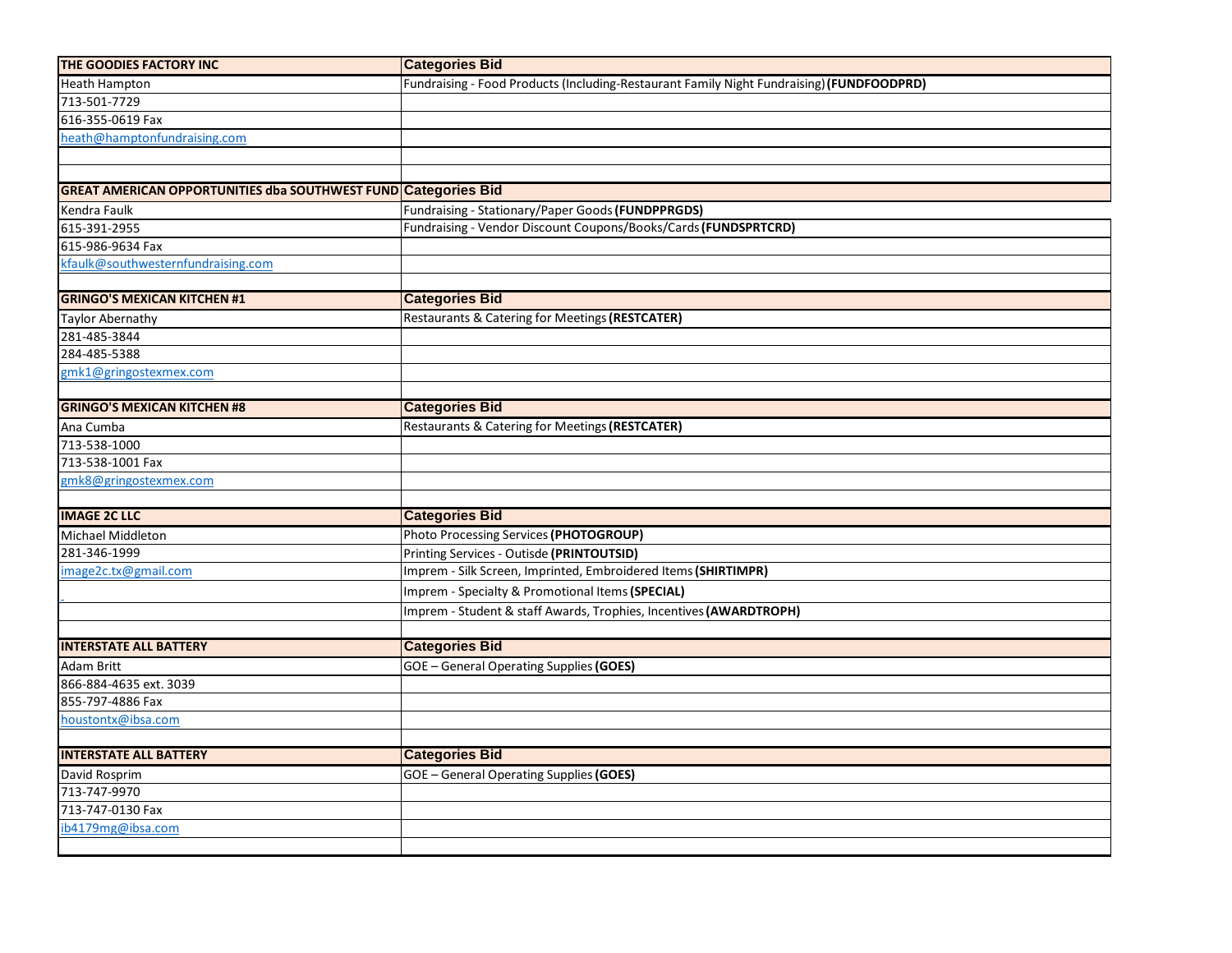| <b>JAX BURGERS, FRIES &amp; SHAKES</b>      | <b>Categories Bid</b>                                                                     |  |  |
|---------------------------------------------|-------------------------------------------------------------------------------------------|--|--|
| Mario Guajardo                              | Restaurants & Catering for Meetings (RESTCATER)                                           |  |  |
| marioguajardo44@yahoo.com                   | Fundraising - Food Products (Including-Restaurant Family Night Fundraising) (FUNDFOODPRD) |  |  |
|                                             |                                                                                           |  |  |
|                                             |                                                                                           |  |  |
|                                             |                                                                                           |  |  |
| <b>JEMCO JEWELERS SUPPLY</b>                | <b>Categories Bid</b>                                                                     |  |  |
| James Dover                                 | <b>GOE</b> - General Operating Supplies (GOES)                                            |  |  |
| 713-541-4242                                |                                                                                           |  |  |
| 713-541-4263                                |                                                                                           |  |  |
| jemco@jemcousa.com                          |                                                                                           |  |  |
|                                             |                                                                                           |  |  |
| <b>JOINT MARKETING SOLUTIONS</b>            | <b>Categories Bid</b>                                                                     |  |  |
| Jack Halpern                                | Fundraising - General Merchandise (FUNDGENRL)                                             |  |  |
| 516-620-2855                                | Fundraising - Food Products (Including-Restaurant Family Night Fundraising) (FUNDFOODPRD) |  |  |
| 516-734-0857 Fax                            | Fundraising - Gift Items (FUNDGIFTS)                                                      |  |  |
| info@jointmarketingsolutions.com            |                                                                                           |  |  |
|                                             |                                                                                           |  |  |
| <b>MARCOS PIZZA</b>                         | <b>Categories Bid</b>                                                                     |  |  |
| Alfredo Magana                              | Food - Grocery & Retail: Food for Students (FOODSTUDENT)                                  |  |  |
| 713-436-2000                                | Food - Grocery & Retail: Food for Staff (FOODSTAFF)                                       |  |  |
| 821-406-8868 Fax                            | Food - Grocery & Retail: Food for Parent Mtgs. (FOODPARENTS)                              |  |  |
| magana@marcospizza.net                      | Food - Grocery & Retail: Food for Concession Stand (FOODCONCESS)                          |  |  |
|                                             | Restaurants & Catering for Meetings (RESTCATER)                                           |  |  |
|                                             | Fundraising - Food Products (Including-Restaurant Family Night Fundraising) (FUNDFOODPRD) |  |  |
|                                             |                                                                                           |  |  |
| THE LITTLE SIGN COMPANY                     | <b>Categories Bid</b>                                                                     |  |  |
| Anthony Franco                              | <b>GOE</b> - General Operating Supplies (GOES)                                            |  |  |
| 800-829-6096                                |                                                                                           |  |  |
| 800-782-0371 Fax                            |                                                                                           |  |  |
| anthony @carvisorsign.com                   |                                                                                           |  |  |
|                                             |                                                                                           |  |  |
| <b>NATALIES ELF SHELF HOLIDAY STORE LLC</b> | <b>Categories Bid</b>                                                                     |  |  |
| Natalie Larman                              | Fundraising - General Merchandise (FUNDGENRL)                                             |  |  |
| 580-399-4177                                |                                                                                           |  |  |
| 405-638-3384 Fax                            |                                                                                           |  |  |
| natalie@elfshelfholidaystore.com            |                                                                                           |  |  |
|                                             |                                                                                           |  |  |
| <b>NACHO NACHOS</b>                         | <b>Categories Bid</b>                                                                     |  |  |
| Colin V. Johnson, Sr.                       | Restaurants & Catering for Meetings (RESTCATER)                                           |  |  |
| 832-569-4666                                | Fundraising - Food Products (Including-Restaurant Family Night Fundraising) (FUNDFOODPRD) |  |  |
| N/A                                         |                                                                                           |  |  |
| colin@nachonochos.com                       |                                                                                           |  |  |
|                                             |                                                                                           |  |  |
| <b>OLD BUCS BARBEQUE</b>                    | <b>Categories Bid</b>                                                                     |  |  |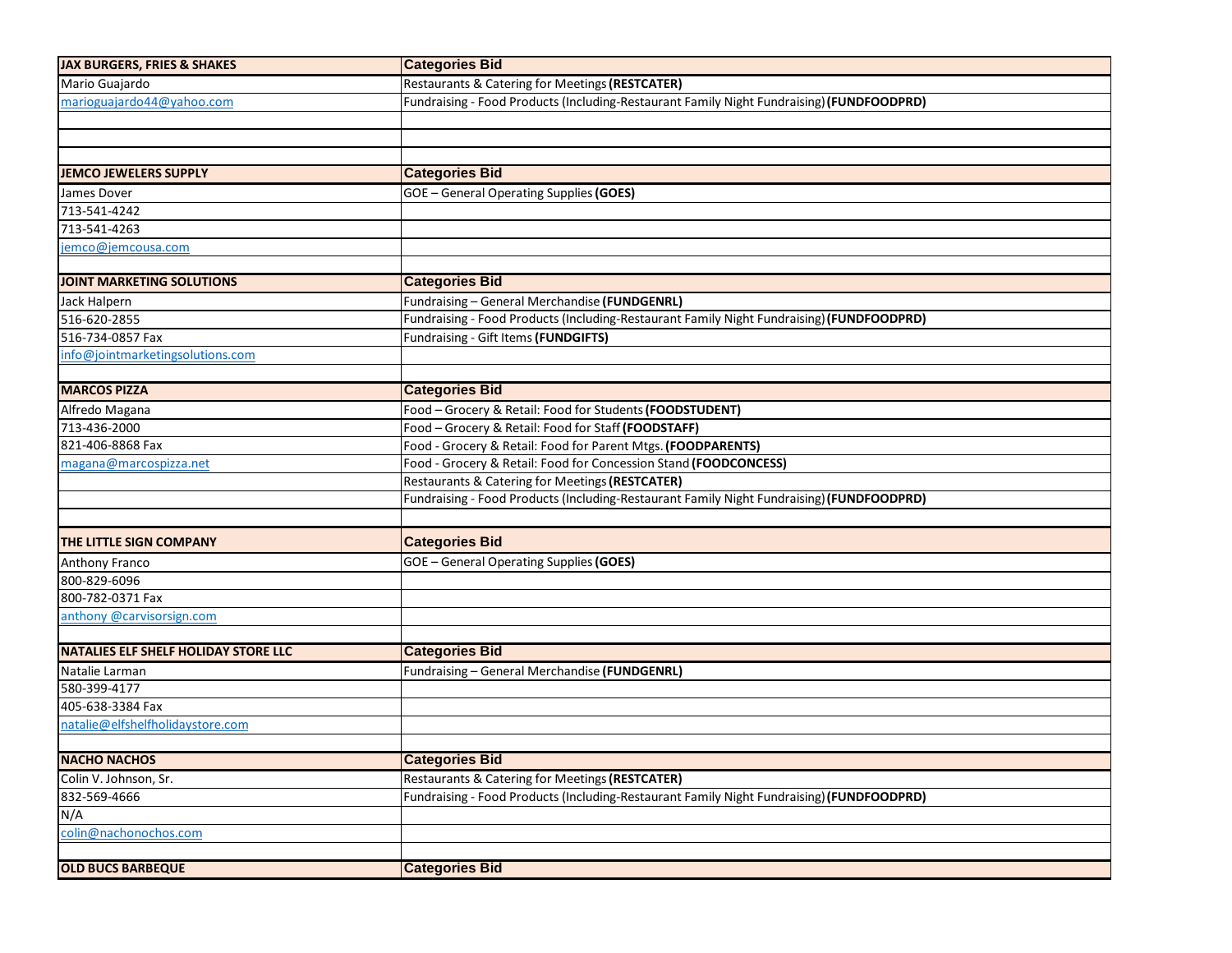| William J. Terry II  | <b>Restaurants &amp; Catering for Meetings (RESTCATER)</b>                                 |
|----------------------|--------------------------------------------------------------------------------------------|
| 254-413-2341         | [Fundraising - Food Products (Including-Restaurant Family Night Fundraising) (FUNDFOODPRD) |
| oldbucsbbq@gmail.com |                                                                                            |
|                      |                                                                                            |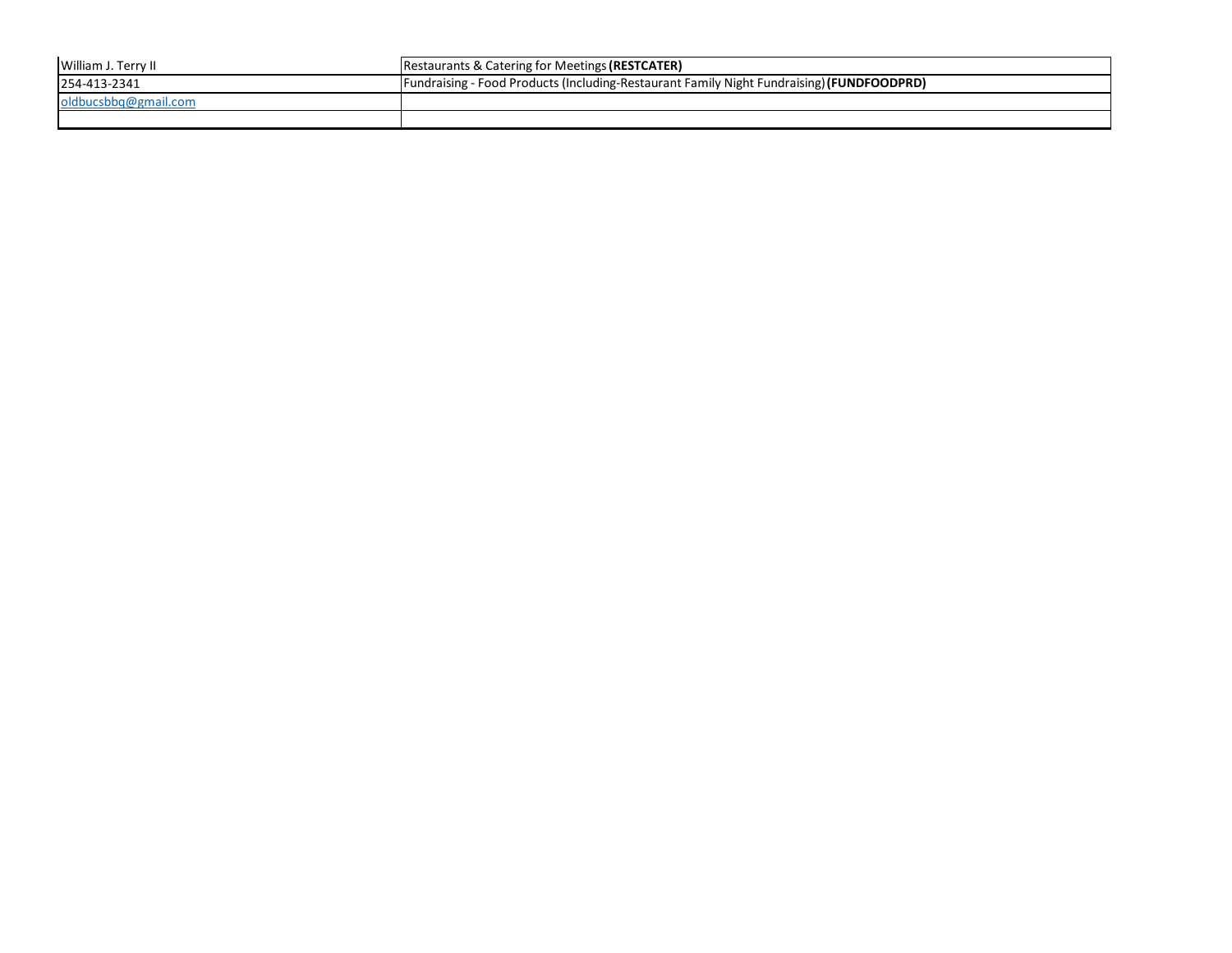| THE PRING STUDIO LLC              | <b>Categories Bid</b>                                              |
|-----------------------------------|--------------------------------------------------------------------|
| Ashley Ward                       | Imprem - Silk Screen, Imprinted, Embroidered Items (SHIRTIMPR)     |
| 713-325-2762                      | Imprem - Specialty & Promotional Items (SPECIAL)                   |
| 832-530-0841 Fax                  |                                                                    |
| info@theprintstudiotx.com         |                                                                    |
|                                   |                                                                    |
|                                   |                                                                    |
| <b>SMOKIN D'S BBQ FUSION</b>      | <b>Categories Bid</b>                                              |
| <b>Brook</b>                      | Food - Grocery & Retail: Food for Students (FOODSTUDENT)           |
| 281-968-7601                      | Food - Grocery & Retail: Food for Staff (FOODSTAFF)                |
| smokindsbbqfusion@gmail.com       | Food - Grocery & Retail: Food for Parent Mtgs. (FOODPARENTS)       |
|                                   | Fundraising - Vendor Discount Coupons/Books/Cards (FUNDSPRTCRD)    |
|                                   |                                                                    |
| <b>STERLINGTON MEDICAL</b>        | <b>Categories Bid</b>                                              |
| <b>Richard Robinson</b>           | GOE - General Operating Supplies (GOES)                            |
| 713-444-0624                      |                                                                    |
| 713-647-9294 Fax                  |                                                                    |
| richard@sterlingtonmedical.com    |                                                                    |
| <b>SUPER FAN FUNDRAISING</b>      | <b>Categories Bid</b>                                              |
| <b>Thomas Bradbury</b>            | Fundraising - Candles/Scented Products (FUNDCANDLE)                |
| 855-602-7990                      | Fundraising - Spirit Items (FUNDSPIRIT)                            |
| 954-556-1547 Fax                  | Fundraising - General Merchandise (FUNDGENRL)                      |
| tbradbury@superfanfundraising.com | Fundraising - Gift Items (FUNDGIFTS)                               |
|                                   | Fundraising - Stationery/Paper Goods (FUNDPPRGDS)                  |
|                                   |                                                                    |
| TMF ENTERPRISES INC.              | <b>Categories Bid</b>                                              |
| Sara Gutierrez                    | Fundraising - Spirit Items (FUNDSPIRIT)                            |
| 956-984-9468                      | Imprem - Silk Screen, Imprinted, Embroidered items (SHIRTIMPR)     |
| 956-783-4931 Fax                  | Imprem - Specialty & Promotional Items (SPECIAL)                   |
| sara@tmftoursandtravel.com        | Imprem - Student & Staff Awards, Trophies, Incentives (AWARDTROPH) |
|                                   |                                                                    |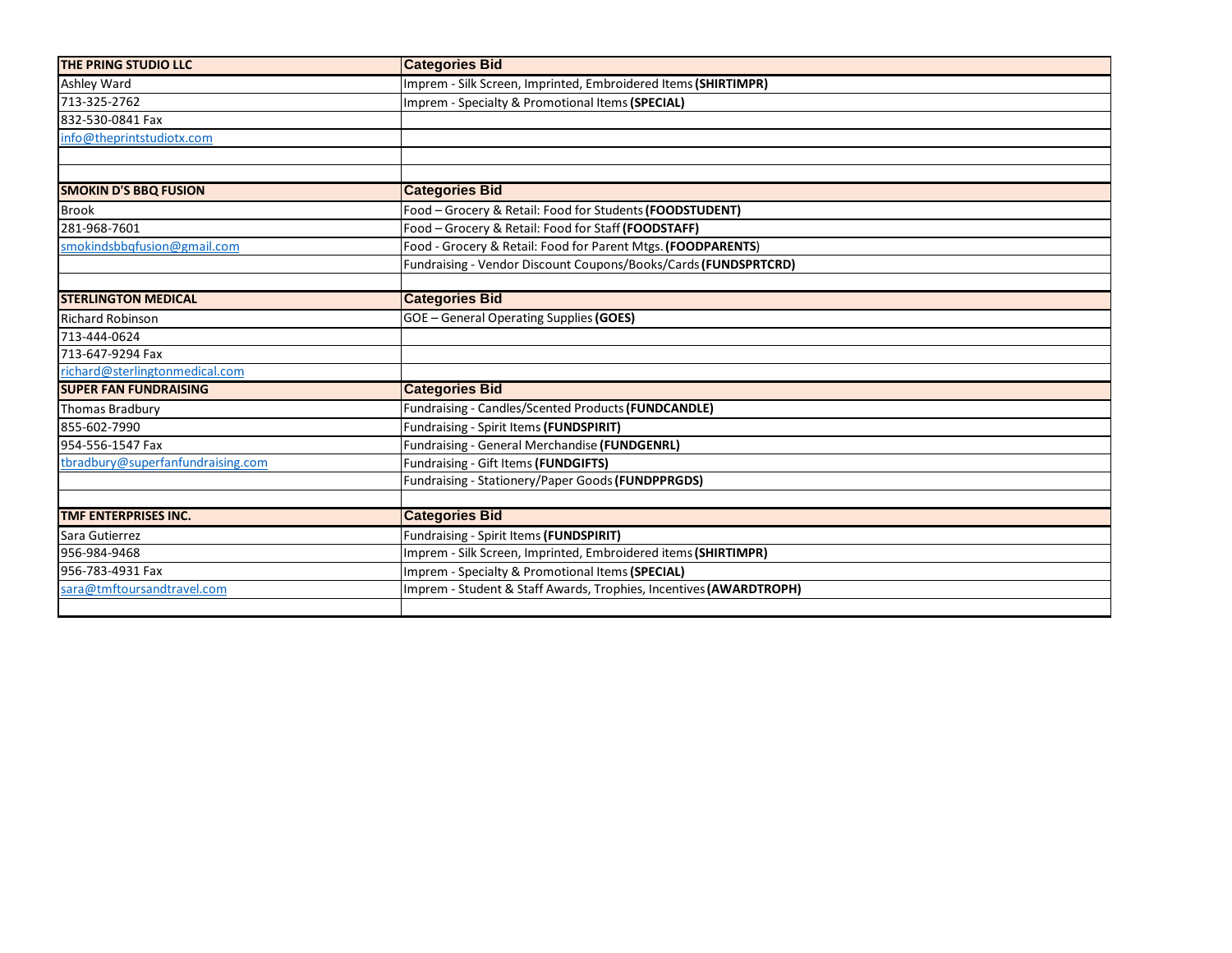| <b>Discount/Pricing</b> |
|-------------------------|
| 0%                      |
| 0%                      |
| 0%                      |
| 0%                      |
|                         |
| <b>Discount/Pricing</b> |
| 10-15%                  |
| 10-15%                  |
| 10-15%                  |
|                         |
|                         |
| <b>Discount/Pricing</b> |
| 10%                     |
| 10%                     |
| 10%                     |
| 10%                     |
| 10%                     |
| 10%                     |
| 10%                     |
| 10%                     |
| 10%                     |
| 10%                     |
| 10%                     |
| 10%                     |
| 10%                     |
|                         |
| <b>Discount/Pricing</b> |
| 0%                      |
| 0%                      |
| 0%                      |
| 0%                      |
| 0%                      |
| 0%                      |
| 0%                      |
|                         |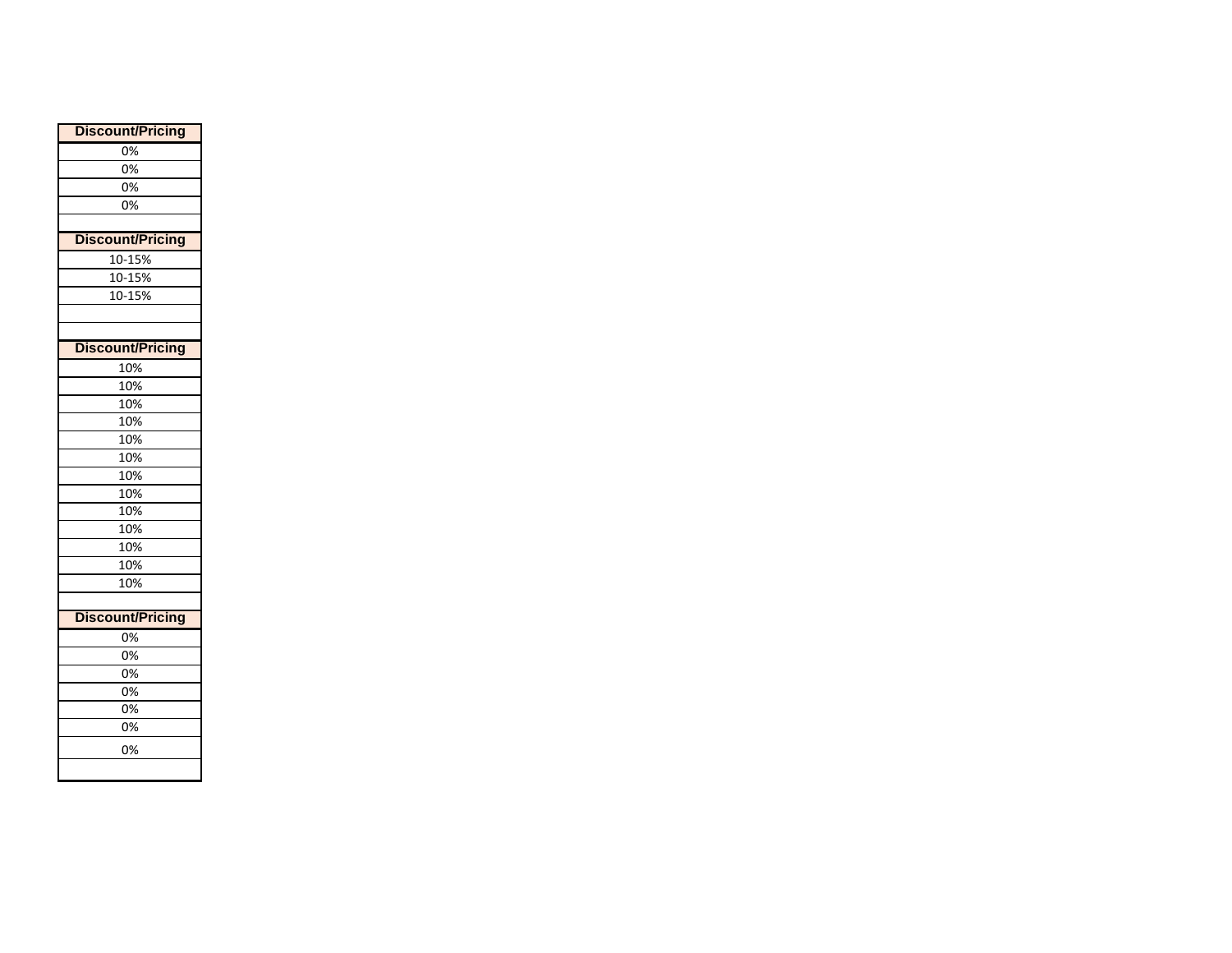| <b>Discount/Pricing</b> |
|-------------------------|
| 20%                     |
| 20%                     |
| 20%                     |
| 20%                     |
| 20%                     |
| 20%                     |
| 20%                     |
| 20%                     |
| 20%                     |
| 20%                     |
| 20%                     |
|                         |
| <b>Discount/Pricing</b> |
| 0%                      |
| 0%                      |
|                         |
|                         |
| <b>Discount/Pricing</b> |
| 0%                      |
| 0%                      |
| 0%<br>0%                |
| 0%                      |
| 0%                      |
| 0%                      |
|                         |
| <b>Discount/Pricing</b> |
| 40%                     |
|                         |
|                         |
| <b>Discount/Pricing</b> |
| 10%                     |
| 10%                     |
| 10%                     |
| 10%                     |
|                         |
| <b>Discount/Pricing</b> |
| 40%                     |
|                         |
|                         |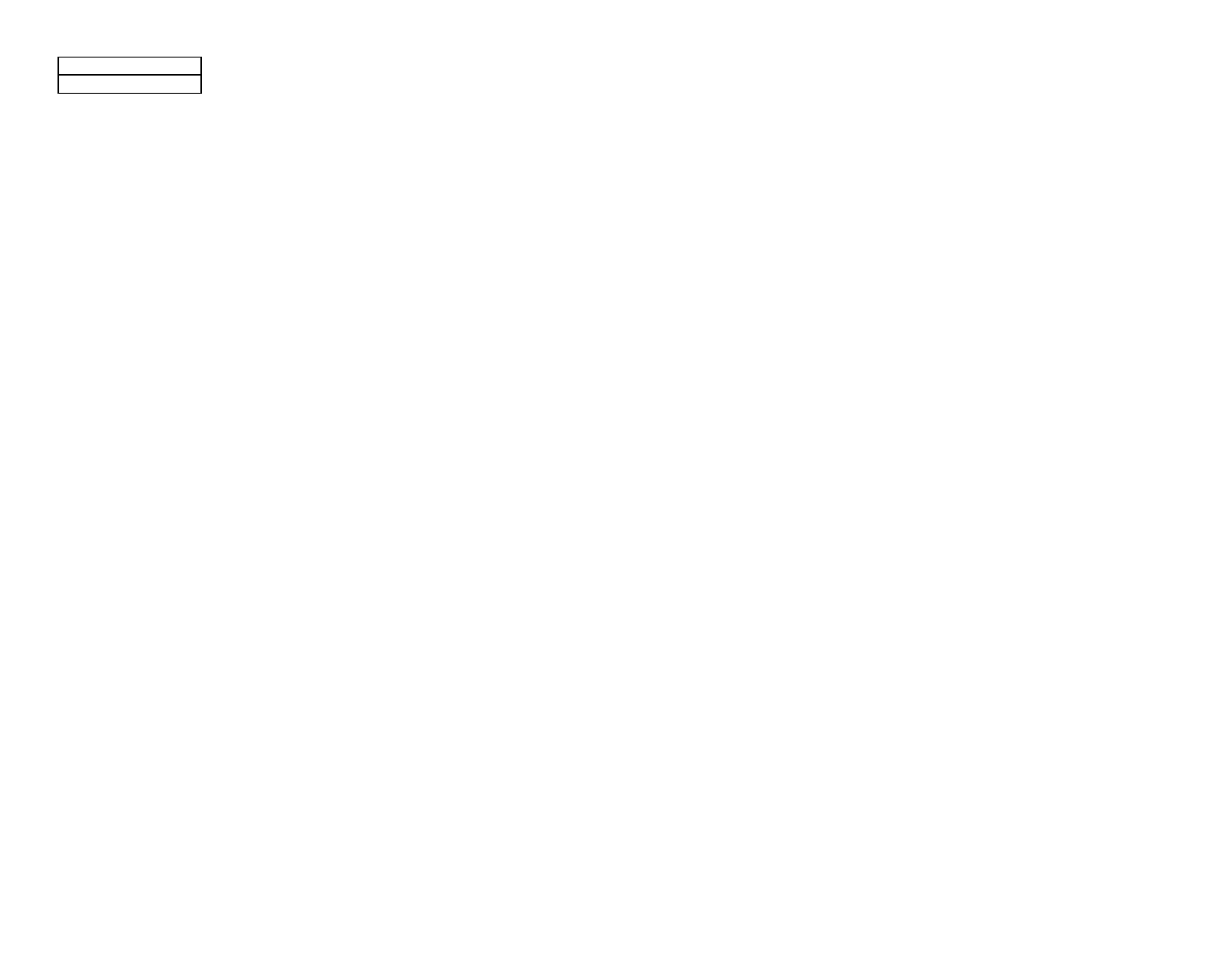| <b>Discount/Pricing</b> |
|-------------------------|
| 40%                     |
|                         |
|                         |
|                         |
|                         |
|                         |
| <b>Discount/Pricing</b> |
| 40%                     |
|                         |
| 40-50%                  |
|                         |
|                         |
|                         |
| <b>Discount/Pricing</b> |
| 0%                      |
|                         |
|                         |
|                         |
|                         |
| <b>Discount/Pricing</b> |
| 0%                      |
|                         |
|                         |
|                         |
|                         |
|                         |
| Discount/Pricing        |
| 0%                      |
| 0%                      |
| 0%                      |
| 0%                      |
| 0%                      |
|                         |
|                         |
| <b>Discount/Pricing</b> |
| 0%                      |
|                         |
|                         |
|                         |
|                         |
| <b>Discount/Pricing</b> |
| $\overline{0\%}$        |
|                         |
|                         |
|                         |
|                         |
|                         |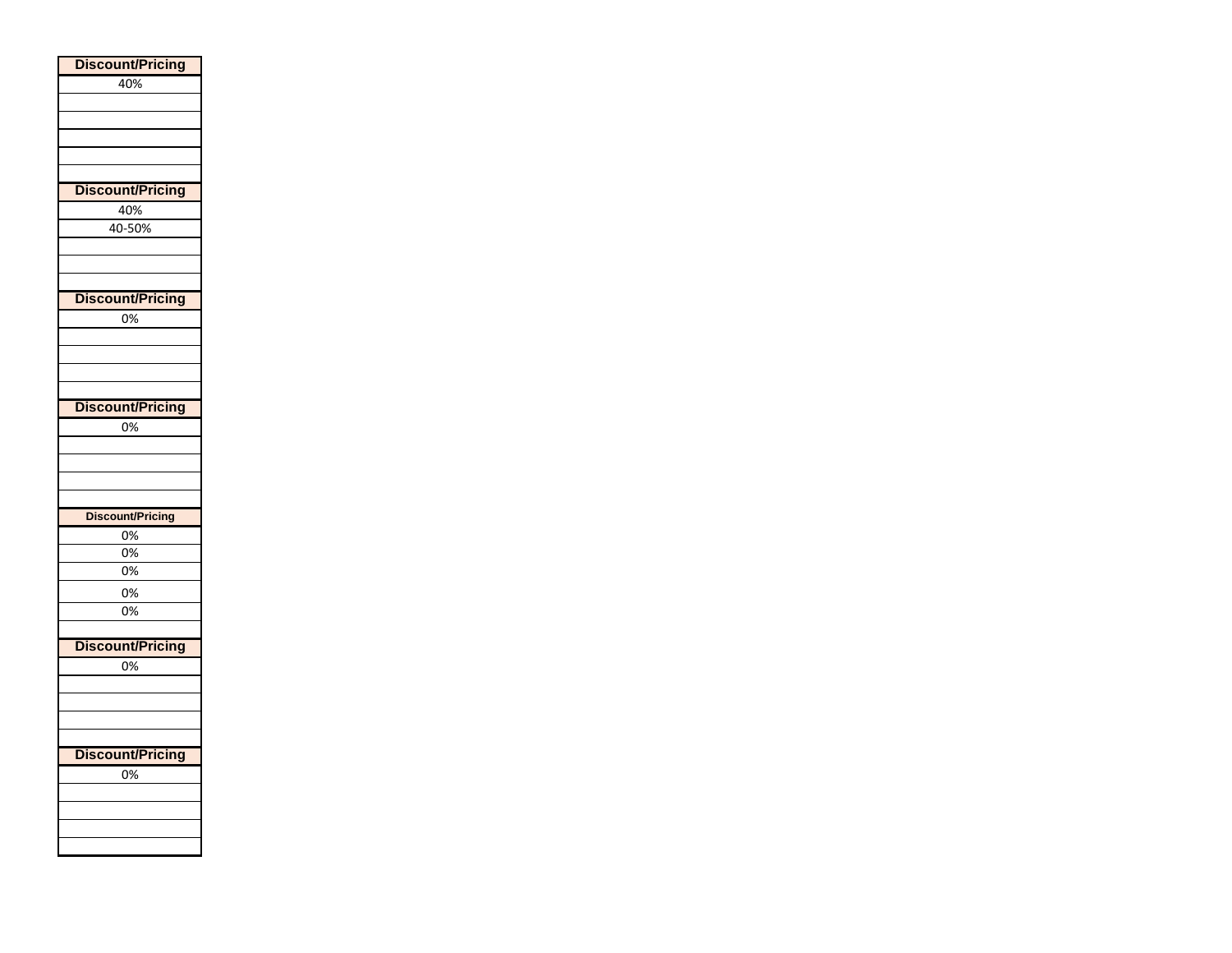| <b>Discount/Pricing</b> |  |
|-------------------------|--|
| 10%                     |  |
| 15%                     |  |
|                         |  |
|                         |  |
|                         |  |
| <b>Discount/Pricing</b> |  |
| 0%                      |  |
|                         |  |
|                         |  |
|                         |  |
|                         |  |
| <b>Discount/Pricing</b> |  |
| 0%                      |  |
| 0%                      |  |
| 0%                      |  |
|                         |  |
|                         |  |
| <b>Discount/Pricing</b> |  |
| 0%                      |  |
| 0%                      |  |
| 0%                      |  |
| 0%                      |  |
| 0%                      |  |
| 0%                      |  |
|                         |  |
| <b>Discount/Pricing</b> |  |
| 0%                      |  |
|                         |  |
|                         |  |
|                         |  |
|                         |  |
| <b>Discount/Pricing</b> |  |
| 0-30%                   |  |
|                         |  |
|                         |  |
|                         |  |
|                         |  |
| <b>Discount/Pricing</b> |  |
| 10%                     |  |
| 10%                     |  |
|                         |  |
|                         |  |
| <b>Discount/Pricing</b> |  |
|                         |  |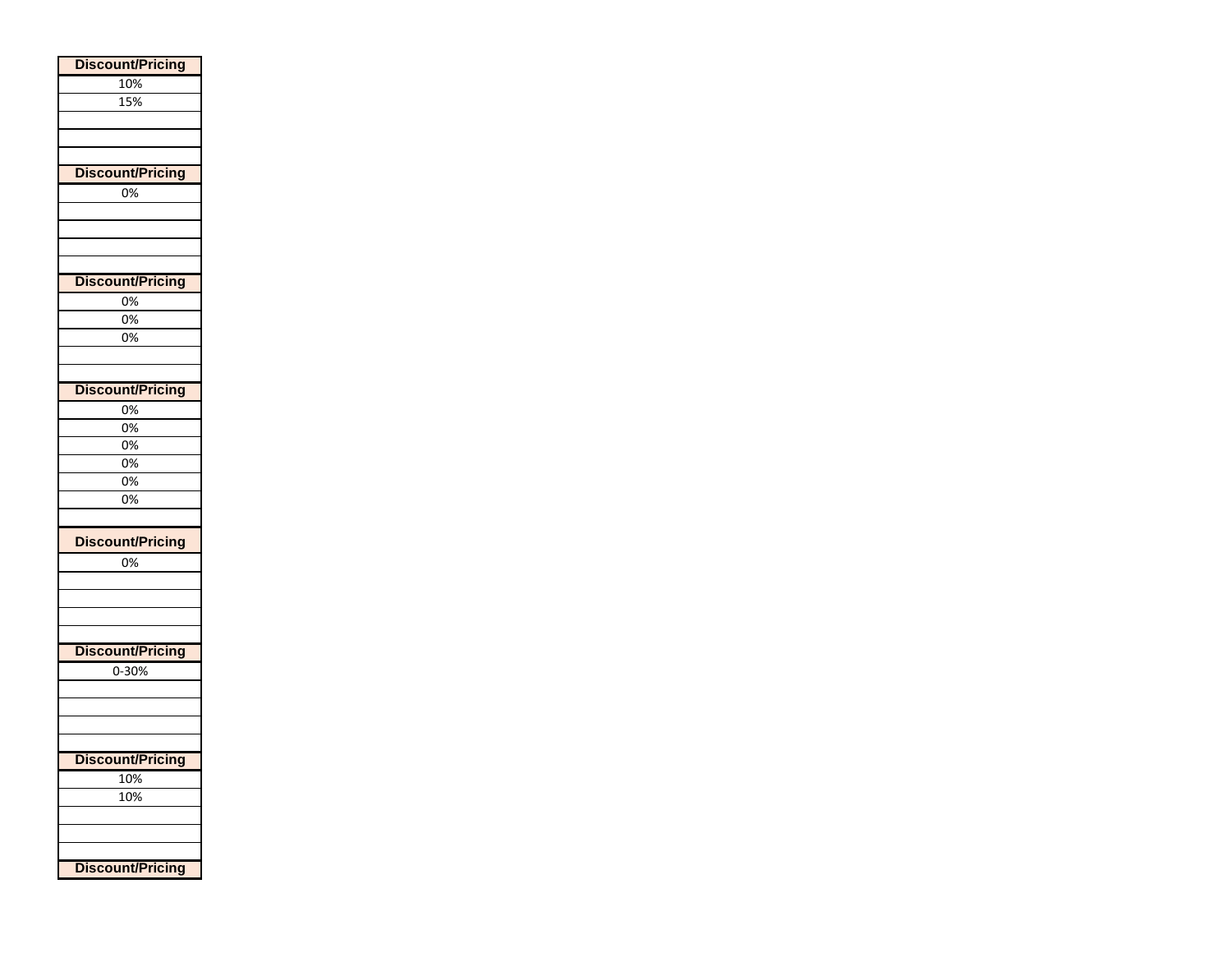| 0% |
|----|
| 0% |
|    |
|    |